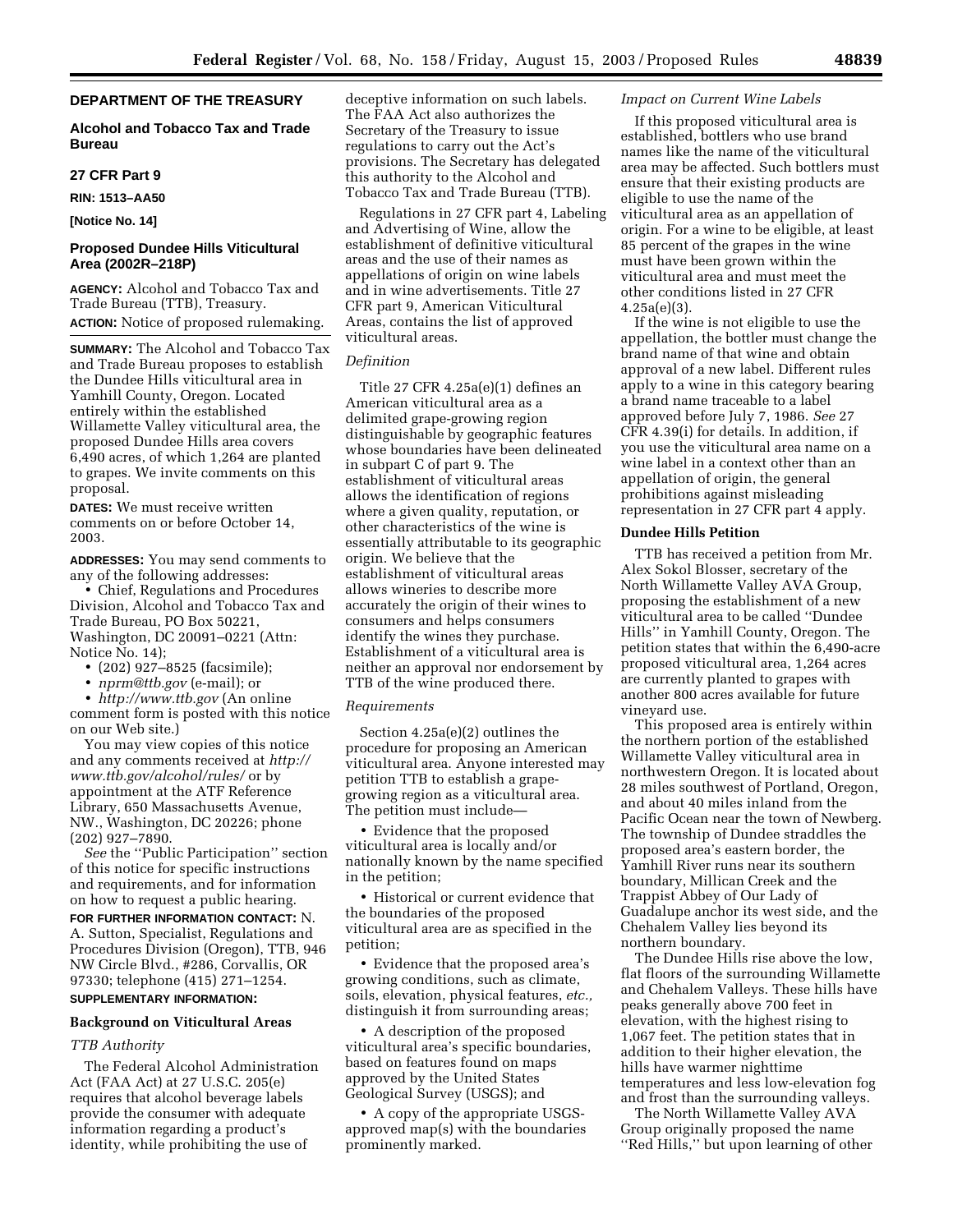petitioners proposing the same (or a similar) name for other viticultural areas, the Group amended its petitioned name to ''Red Hills of Dundee.'' After continuing concern, the Group again renamed petitioned area ''Dundee Hills'' to avoid confusion with other domestic and international ''Red Hill'' or ''Red Hills'' viticultural areas.

### *Name Evidence*

The revised petition states that local residents, vintners, and others know the proposed viticultural area as the 'Dundee Hills.'' Noting that several area businesses use the Dundee Hills name, the petition includes references to the October 2002 Yamhill County, Oregon, Verizon Super Pages telephone book, which lists ''Dundee Hills Estate,'' and the ''Shop Newberg'' Web site, which lists ''Dundee Hills Farm.''

The updated petition also includes over 30 other examples of the proposed name's use from academic journals, magazines, newspapers, and Web sites. These include Ellen C. McCornack's March 1912 Oregon Historical Society Quarterly article, ''A Glimpse into Prehistoric Oregon.'' The Willamette Valley was, she noted, a large, prehistoric body of water, and that ''[a]cross a narrow straight from Chehalem was the island of the Dundee Hills  $* * *$ ."

An article in the fall/winter 1998 issue of Wine Press Northwest, ''In with the New World,'' lists several pioneer Oregon wine growers, including David Lett, who arrived in 1965 with:

a degree in viticulture from the University of California-Davis and a plan to find a cool climate suitable for planting pinot noir and other varieties from Burgundy. Lett decided on the Dundee Hills in the Willamette Valley \* \* \*. Another early pioneer is Dick Erath of Erath Vineyards, also still producing great wine in the Dundee Hills near Newberg.

Fred Delkin, in a 2002 Oregon Magazine article, ''Papa Pinot Still Preaching Gospel That Created an Industry,'' also notes that, in 1966, Lett planted ''Pinot Noir and its cousin, Pinot Gris, in the Dundee hills area.'' A November 14, 2002, Seattle Times article, ''Wine Is the Main Course this Thanksgiving Celebration,'' adds, ''Erath Vineyards, high in the Dundee hills, is one of the Willamette Valley's pioneer wineries.''

The 1989 Parker's Wine Buyer's Guide (page 814) explains that ''Pinot Noir from the Dundee Hills, a subregion of the Willamette Valley, has a more herbaceous, bing-cherry fruitiness.'' In Marne Coggan's Vineyards and Winery Management article, ''Vineyard Land Values Part 2: What's Happening Beyond the North Coast'' (Vol. 27, No. 4, 2001), states:

The premier Oregon wine growing area is called the Dundee Hills \* \* \* Vacant land values in the Dundee Hills have climbed from \$8,000–\$10,000 to \$10,000–\$15,000 per acre. But those prices drop dramatically as you head south toward Salem and the Polk County area, where values are probably half of the Dundee Hills levels.

In addition, the revised petition contains an October 2001 Oregon Wine Magazine article (page 20) that describes a French-owned gravity-fed winery, Domaine Drouhin, which ''clings to the heights of the Dundee Hills.'' The revised petition's remaining name evidence contains similar references to Dundee Hills.

#### *Boundary Evidence*

According to the petition, the proposed Dundee Hills viticultural

VITICULTURE GROWTH IN DUNDEE HILLS AREA

Decade ending 1980 Decade ending 1990 Decade end-<br>ing 2000 As of 2002 Acreage .................................................................................................................... 299 577 1,161 1,264 Vineyards ................................................................................................................. 13 22 38 44

### *Growing Conditions*

A combination of elevation, terrain, climate, and soil factors that contrast with the surrounding valley floors define the proposed viticultural area, according to the petition. As noted earlier, the 200-foot contour line defines most of the boundary between the proposed Dundee Hills viticultural area and the surrounding, flatter valley floors. The petition proposes to use a roadway to mark much of the area's western boundary.

#### Elevation and Terrain

The proposed area's elevation rises from the 200-foot contour line to the highest hill's peak of 1,067 feet. These heights contrast with the Chehalem and Willamette Valleys, which flank the north, east, and south sides of the proposed area. The petition states that the western boundary line, along Abbey and Kuehne Roads, is marked by a natural depression with drainage south to the Yamhill River via Millican Creek, while a smaller, unnamed drainage flows north into the Chehalem Valley.

The proposed Dundee Hills viticultural area's topography consists of a north-south spine with ridges and small valleys on the east, south and west sides. This hilly area is above the Willamette and Chehalem Valleys' flood plains. Numerous small streams originate in the hills' higher elevations, according to the petitioner, and the proposed area is dotted with small reservoirs. Light-duty and unimproved dirt roads service the proposed area.

The petition cites the 5th edition of the ''Geology of Oregon'' by Elizabeth

area's boundaries are based on a combination of geographical features, including elevation, terrain, climate, and soil, as well as the modern viticultural history of the area.

The proposed area consists of a single, continuous uplifted landmass that rises above the surrounding valley floors. The petition states that the level lands along the Willamette River and its tributary, the Yamhill River, define the Dundee Hills to the east and south. Millican Creek, a southward flowing tributary of the Yamhill River, and a smaller drainage flowing north into Chehalem Creek, which empties into the Willamette River, border the hills to the west. The petition notes that the Chehalem Valley defines the hills' northern limits.

The area's proposed boundary line is an irregular circle encompassing the Dundee Hills. The 200-foot contour line constitutes most of the proposed area's boundary line, which, the petition states, divides the base of the hills' slopes from the surrounding valley floors. On much of its western side, a roadway that varies between 200 and 300 feet in elevation is used in lieu of the 200-foot elevation line, which, the petition notes, meanders far from the logical perimeter of the proposed viticultural area.

Wine grapes planted in 1969 at Erath Vineyards produced 216 cases of Pinot noir in 1972, and, in 1971, five acres of Pinot noir grapes were planted at the Sokol Blosser vineyard, according to the petition. Statistics from the petition show the viticultural growth of the proposed Dundee Hills area: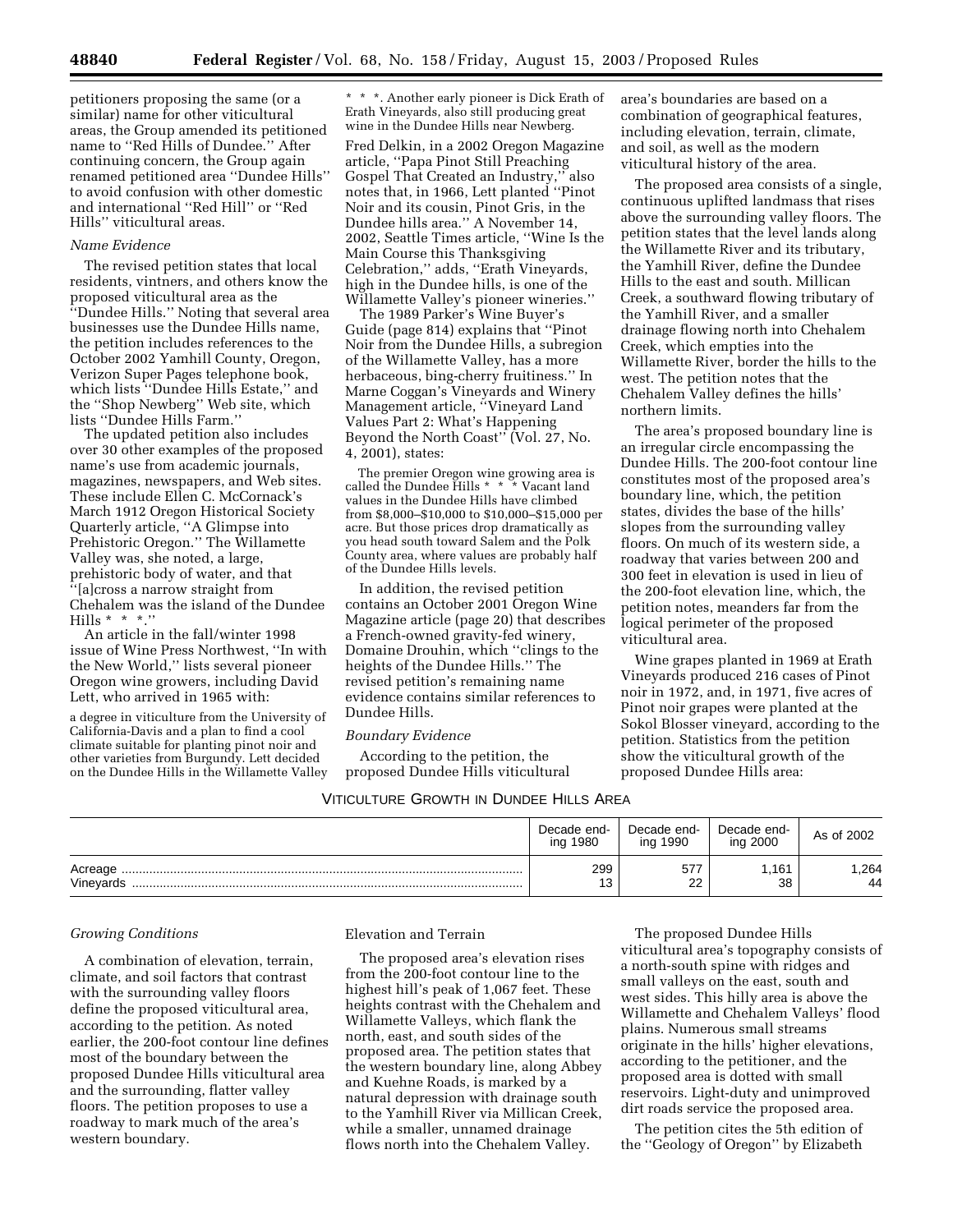and William Orr to explain that the geological history of the Dundee Hills area dates back 66 million years with the uplifting of the North American tectonic plate, which formed the Coast Range of mountains and the inland ridges and valleys. Lava flows, dating back 15 million years, pushed into the area from northeast Oregon, depositing Columbia River basalts and restructuring the landscape with hills and broken ridges, according to the petition.

To the west, the Coast Range, a huge uplifted landmass paralleling the Pacific Ocean coastline, provides a rain shadow for the Dundee Hills proposed viticultural area, according to the petition. The Yamhill-Carlton area is between the petitioned area and the Coast Range, to the immediate northwest and west of the Dundee Hills area. The petition notes that the Yamhill-Carlton area has small uplifted slopes that drain entirely into the Yamhill River system, while only the west side of the Dundee Hills area drains into this watershed.

To the north, the petition states that the Chehalem Mountains, with an east to west orientation, have a large footprint covering more land surface area than the proposed viticultural area. Taller than the Dundee Hills, these mountains provide some protection to the petitioned area from climatic extremes created by the Columbia River Gorge to the north.

The petition also explains that to the east and immediate south of the proposed area, the lower-elevation Willamette Valley floor has different growing conditions and is subject to standing water in the winter and spring.

The petitioner adds that the Eola Hills, 20 miles south of the proposed Dundee Hills viticultural area, have a north-south orientation, a large footprint, and a strong marine climate. The Van Duzer Corridor, a mountain gap in the Coast Range, pushes the cooling marine summer breezes inland toward the Eola Hills area and Salem, Oregon.

#### Climate

The petition also examines the differences in climate between the proposed Dundee Hills viticultural area and the surrounding regions. The petition states that the Dundee Hills is a foothill area protected from great climatic variations, with warmer nights and less frost than the adjacent valley floors. The mountain ranges to the west and north lessen the climatic effect of the strong Pacific Ocean winds and storms. These mountain ranges also

lessen the influence of the Columbia River Gorge effect.

In examining these climatic differences, the petition notes, for example, that the proposed Dundee Hills viticultural area lies in the rain shadow of the Coast Range. The proposed viticultural area receives 30 to 45 inches of rain annually, while the Coast Range annually receives 90 to 135 inches, about three times as much rain as the proposed area. The Coast Range is also cooler in the summer and warmer in the winter, the petition comments, based on its proximity to the Pacific Ocean's marine influence. It also states that this mountain range buffers the proposed area from the Pacific Ocean's heavy rainfall pattern, windy storms, and temperature-moderating marine influence.

The Yamhill-Carlton area is located between the Coast Range and the Dundee Hills proposed viticultural area. This district averages 60 inches of annual precipitation, has 150 fewer degree-growing days, and receives a stronger marine influence, with more wind and rainfall, than the proposed Dundee Hills viticultural area, according to the petitioner.

The petition also explains that the Columbia River Gorge funnels cold air in the winter, and warm air in the summer, into the Willamette Valley area from the interior of northern Oregon. With the Chehalem Mountains standing between the Columbia River Gorge and the proposed Dundee Hills viticultural area, the petition notes that these large mountains protect the petitioned area from the climatic influences of the Columbia River Gorge weather effect.

In addition, the petitioner states that the Willamette Valley floor, to the east and south of the Dundee Hills area, has seasonal fog and frost. Cool night air drains from the higher elevation hillsides onto the valley floor, creating fall and spring fog and frost.

The petition also explains that the Eola Hills, 20 miles to the south, receive a strong cooling marine influence that pushes inland from the Pacific Ocean through the Van Duzer Corridor, an opening in the Coast Range. This marine effect loses most of its cooling benefit before reaching north to the proposed Dundee Hills area, according to the petition.

#### Soils

The petition relies on the ''Soil Survey of the Yamhill Area, Oregon,'' issued by the U.S. Department of Agriculture's Soil Conservation Service in January 1974 for its evidence regarding the proposed viticultural area's soils. The petition states that the

reddish color in the proposed area's soil is derived from the Columbia River basalt lavas, including the Jory soil series that covers approximately 80 percent of the proposed area. These lava-based soils decompose quickly with the high rain levels of the northwest Oregon area and produce the Jory series reddish silt, clay, and loam soils. This soil series, found predominantly on the Dundee Hills's eastern side, is moderately fertile and well-drained, with slight to moderate erosion levels, according to the petition.

The petition adds that the west side of the proposed viticultural area, with its steeper slopes, is primarily covered by the sedimentary-derived Willakenzie soil series. This series is categorized as well drained with moderate to high erosion levels. A smaller amount of the Jory series exists on the area's western side where the Columbia River lava flows cover the sedimentary formations, the petition notes.

The petition states that, outside the petitioned area's boundaries, the soils of the Coast Range, the Yamhill-Carlton area, the Chehalem Mountains, the Willamette Valley floor, and the Eola Hills contrast with the soils found within the proposed Dundee Hills viticultural area. The petition explains that the Coast Range to the west has marine volcanic and sediment soils, with high water holding capacity silts and basalt layers sandwiched between marine sediments. The Yamhill-Carlton area, to the west and northwest, has soils derived from marine sediments and ocean floor volcanic basalt with high water holding capacity. The Chehalem Mountains, to the north and northeast, have the Columbia River basalt, ocean sedimentation, and windblown loess derivation soil types. The Willamette Valley floor, to the east and south, has deep, alluvial soils with high water holding capacity. The Eola Hills area, to the south, has predominantly Gelderman and Ritner basalt soil series that are characterized by their low water holding capacity, slow permeability, and moderate erosion level.

### *Boundary Description*

The proposed Dundee Hills viticultural area covers 6,490 acres, of which 1,264 acres are planted to wine grapes. It is located entirely within the established Willamette Valley viticultural area and Yamhill County, Oregon. The area is west of the town of Newberg, approximately 28 miles southwest of Portland and 40 miles east and inland from the Pacific Ocean coastline. Portions of the townships of Dundee and Lafayette are included within the proposed area where the 200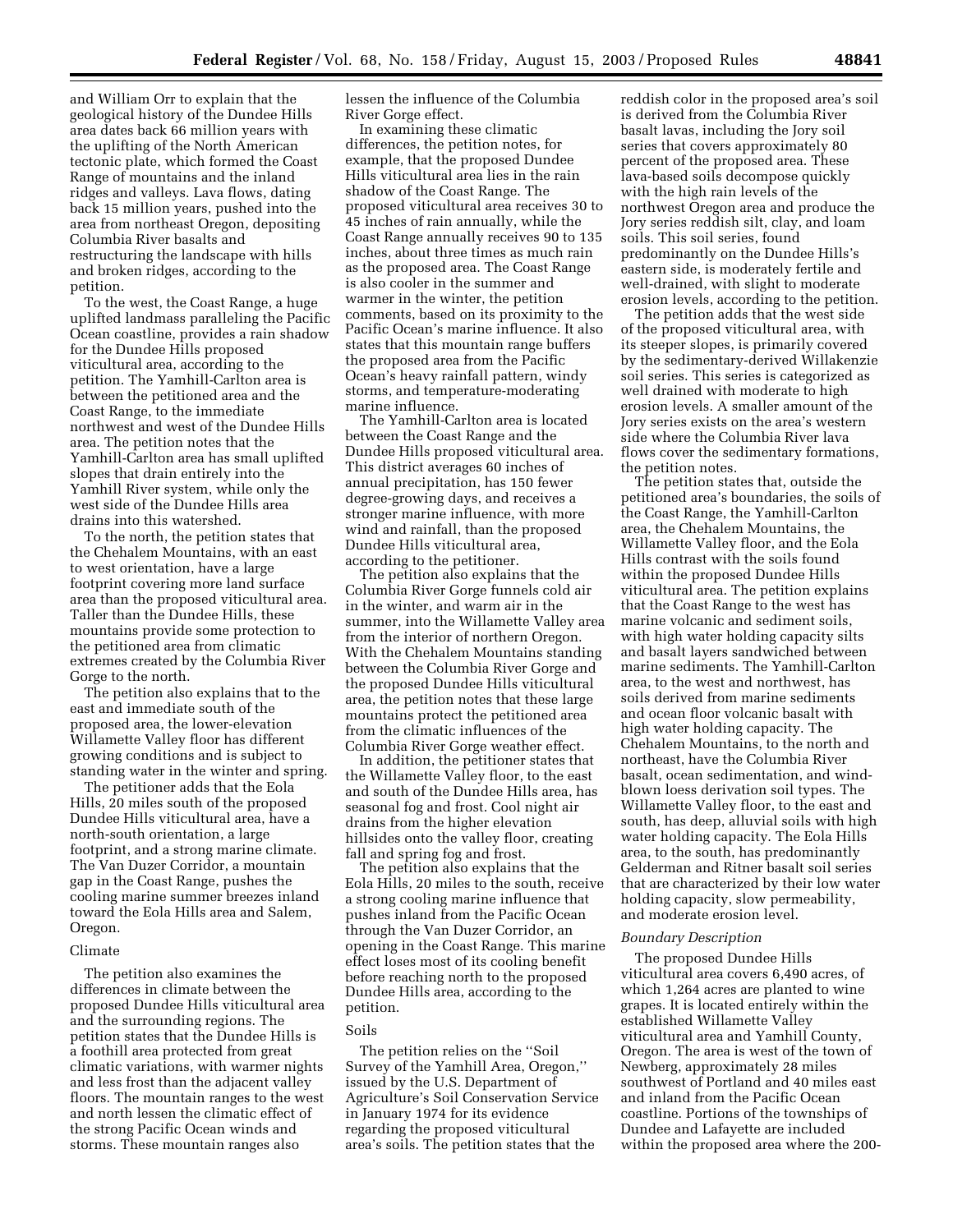foot contour line crosses their boundaries of incorporation.

Oregon State Route 99W, a heavyduty road to the east and south, and State Route 240, a medium-duty road to the north, are generally outside the proposed boundary line, but occasionally cross into the proposed Dundee Hills viticultural area. See the narrative boundary description in the proposed regulation below.

### *Maps*

The USGS maps required for determining the boundary of the proposed Dundee Hills viticultural area are: (1) Dundee Quadrangle, Oregon, 7.5 Minute Series, 1956, revised 1993; (2) Newberg Quadrangle, Oregon, 7.5 Minute Series, 1961, photorevised 1985; and (3) Dayton Quadrangle, Oregon, 7.5 Minute Series, 1957, revised 1992. The petitioner submitted the required maps, and we list them in the proposed regulation below.

### **Public Participation**

#### *Comments Sought*

We request comments from anyone interested. Please support your comments with specific information about the proposed area's name, growing conditions, or boundaries. All comments must include your name and mailing address, reference this notice number, and be legible and written in language acceptable for public disclosure.

Although we do not acknowledge receipt, we will consider your comments if we receive them on or before the closing date. We will consider comments received after the closing date if we can. We regard all comments as originals.

#### *Confidentiality*

We do not recognize any submitted material as confidential. All comments are part of the public record and subject to disclosure. Do not enclose in your comments any material you consider confidential or inappropriate for disclosure.

### *Submitting Comments*

You may submit comments in any of four ways:

• *By mail:* You may send written comments to TTB at the address listed in the **ADDRESSES** section.

• *By facsimile:* You may submit comments by facsimile transmission to 202–927–8525. Faxed comments must—

(1) Be on 8.5- by 11-inch paper;

(2) Contain a legible, written

signature; and

(3) Be five or less pages long. This limitation assures electronic access to our equipment. We will not accept faxed comments that exceed five pages.

• *By e-mail:* You may e-mail comments to *[nprm@ttb.gov.](mailto:nprm@ttb.gov)* Comments transmitted by electronic-mail must—

(1) Contain your e-mail address;

(2) Reference this notice number on the subject line; and

(3) Be legible when printed on 8.5- by 11-inch paper.

• *By online form:* We provide a comment form with the online copy of [this notice on our Web site at](http://www.ttb.gov/alcohol/rules/) *http:// www.ttb.gov/alcohol/rules/.* Select ''Send comments via e-mail'' under this notice number.

You may also write to the Administrator before the comment closing date to ask for a public hearing. The Administrator reserves the right to determine, in light of all circumstances, whether a public hearing will be held.

### *Disclosure*

You may view copies of the petition, the proposed regulation, the appropriate maps, and any comments received by appointment at the ATF Reference Library, 650 Massachusetts Avenue, NW., Washington, DC 20226. You may also obtain copies at 20 cents per 8.5 x 11-inch page. Contact the ATF Librarian at the above address or telephone 202–927–7890 to schedule an appointment or to request copies of comments.

For your convenience, we will post this notice and the comments received on the TTB Web site. All posted comments will show the names of commenters but not street addresses, telephone numbers, or e-mail addresses. We may also omit voluminous attachments or material that we consider unsuitable for posting. In all cases, the full comment will be available in the TTB Reference Library. To access the online copy of this notice, visit *<http://www.ttb.gov/alcohol/rules/>*and select the ''View Comments'' link under this notice number to view the posted comments.

### **Regulatory Analyses and Notices**

### *Paperwork Reduction Act*

We propose no requirement to collect information. Therefore, the provisions of the Paperwork Reduction Act of 1995, 44 U.S.C. 3507, and its implementing regulations, 5 CFR part 1320, do not apply.

### *Regulatory Flexibility Act*

We certify that this proposed regulation, if adopted, will not have a significant economic impact on a substantial number of small entities. This proposed regulation imposes no

new reporting, recordkeeping, or other administrative requirement. Any benefit derived from the use of a viticultural area name would be the result of a proprietor's efforts and consumer acceptance of wines from that area. Therefore, no regulatory flexibility analysis is required.

#### *Executive Order 12866*

This proposed rule is not a significant regulatory action as defined by Executive Order 12866, 58 FR 51735. Therefore, it requires no regulatory assessment.

### **Drafting Information**

The principal author of this document is N.A. Sutton (Oregon), Regulations and Procedures Division, Alcohol and Tobacco Tax and Trade Bureau.

#### **List of Subjects in 27 CFR Part 9**

Wine.

#### **Authority and Issuance**

For the reasons discussed in the preamble, we propose to amend Title 27, Code of Federal Regulations, Part 9, American Viticultural Areas, as follows:

# **PART 9—AMERICAN VITICULTURAL AREAS**

1. The authority citation for part 9 continues to read as follows:

**Authority:** 27 U.S.C. 205.

2. Subpart C is amended by adding § 9. to read as follows:

### **Subpart C—Approved American Viticultural Areas**

#### **§ 9.**\_\_\_\_ **Dundee Hills.**

(a) The name of the viticultural area described in this section is ''Dundee Hills''.

(b) *Approved maps.* The appropriate maps for determining the boundaries of the Dundee Hills viticultural area are three 1:24,000 Scale U.S.G.S.

topography maps. They are titled: (1) Dundee Quadrangle, Oregon, 1956, revised 1993;

(2) Newberg Quadrangle, Oregon, 1961, photorevised 1985;

(3) Dayton Quadrangle, Oregon, 1957, revised 1992.

(c) *Boundaries.* The Dundee Hills viticultural area is located entirely within the Willamette Valley viticultural area and Yamhill County, Oregon, near the town of Newberg.

(1) Beginning on the Dundee Quadrangle map at the intersection of the 200-foot contour line with Kuehne Road at the common boundary line of Section 47 and 48, T3S, R3W, proceed east, followed by south, along the